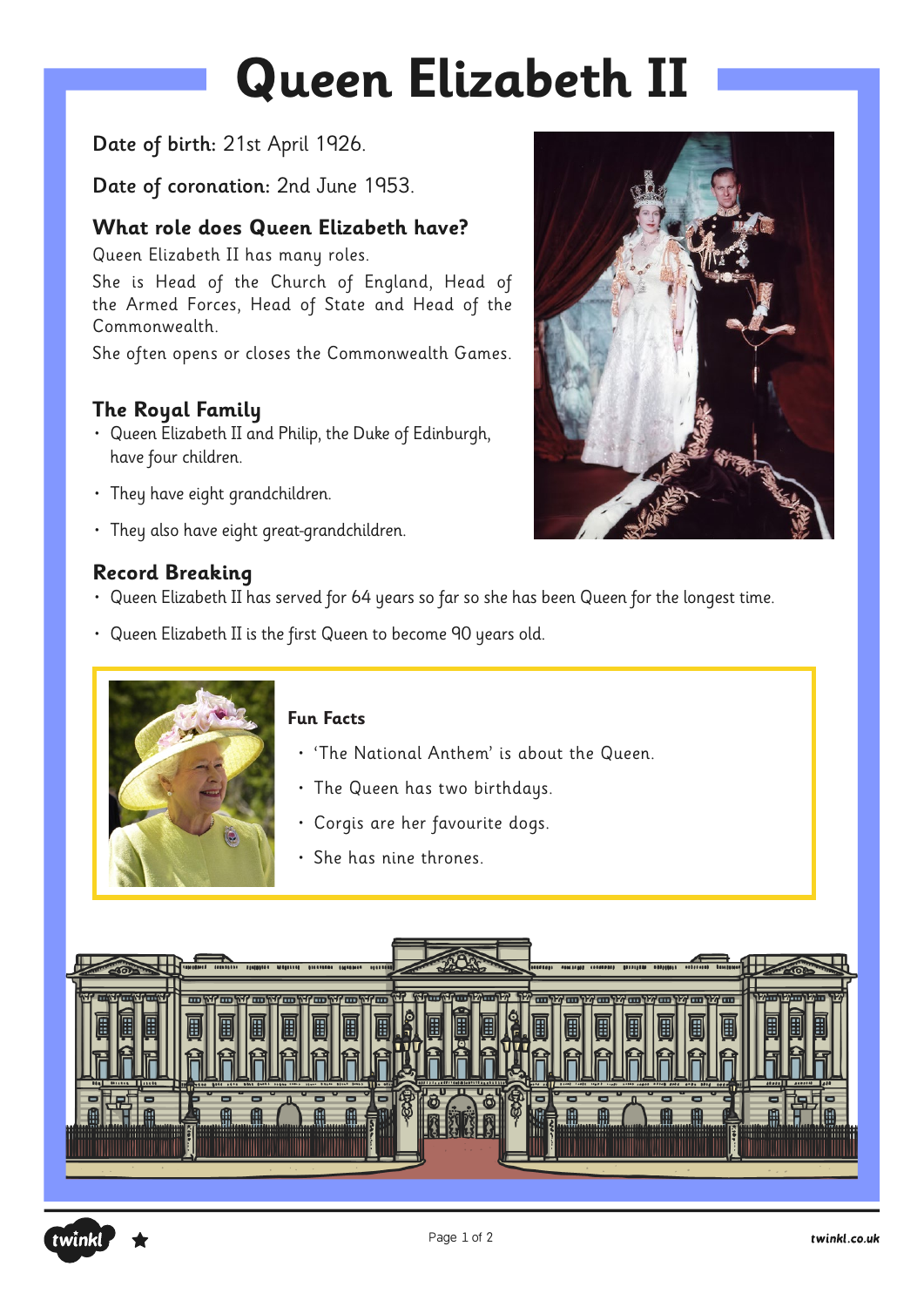Answer the questions below in full sentences.

1. Name one of Queen Elizabeth II's roles.

2. When was Queen Elizabeth II born?

3. When was Queen Elizabeth II's coronation?

4. How many children, grandchildren and great-grandchildren do Queen Elizabeth II and Philip, the Duke of Edinburgh, have?

5. How many birthdays does the Queen have?

6. What is the song about the Queen called?

7. What is the Queen's favourite breed of dog?

8. How many thrones does Queen Elizabeth II have?

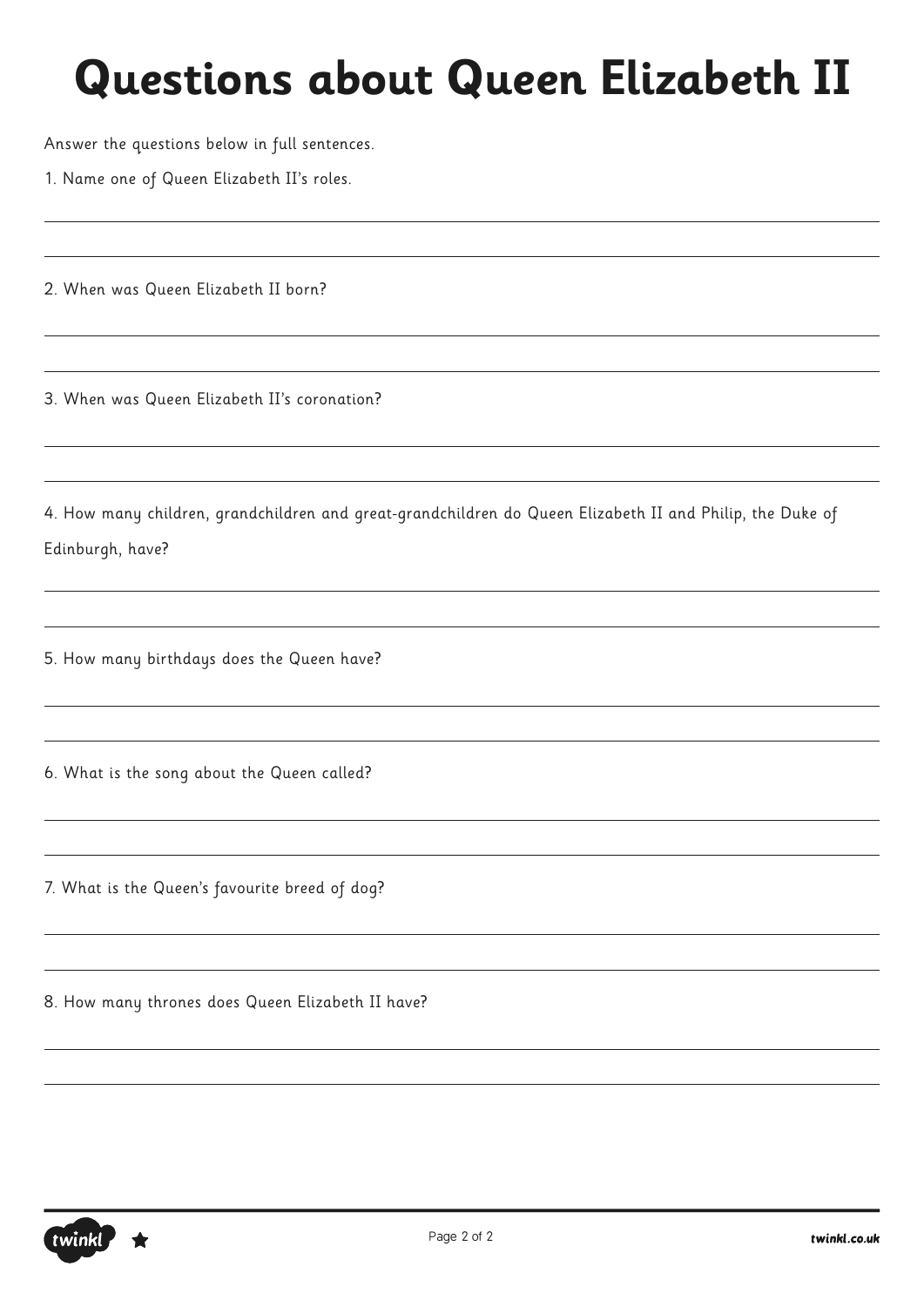### **Answers**

1. Name one of Queen Elizabeth II's roles.

She is Head of the Church of England, Head of the Armed Forces, Head of State and Head of the Commonwealth. (Accept any one)

2. When was Queen Elizabeth II born?

Queen Elizabeth II was born on 21st April 1926.

3. When was Queen Elizabeth II's coronation?

Queen Elizabeth II's coronation was on 2nd June 1953.

4. How many children, grandchildren and great-grandchildren do Queen Elizabeth II and Philip, the Duke of Edinburgh, have?

Queen Elizabeth II and the Philip, Duke of Edinburgh have four children, eight grandchildren and eight great-grandchildren.

5. How many birthdays does the Queen have?

The Queen has two birthdays.

6. What is the song about the Queen called?

The song about the Queen is called 'The National Anthem'.

7. What is the Queen's favourite breed of dog?

Corgis are her favourite dogs.

8. How many thrones does Queen Elizabeth II have? She has nine thrones.

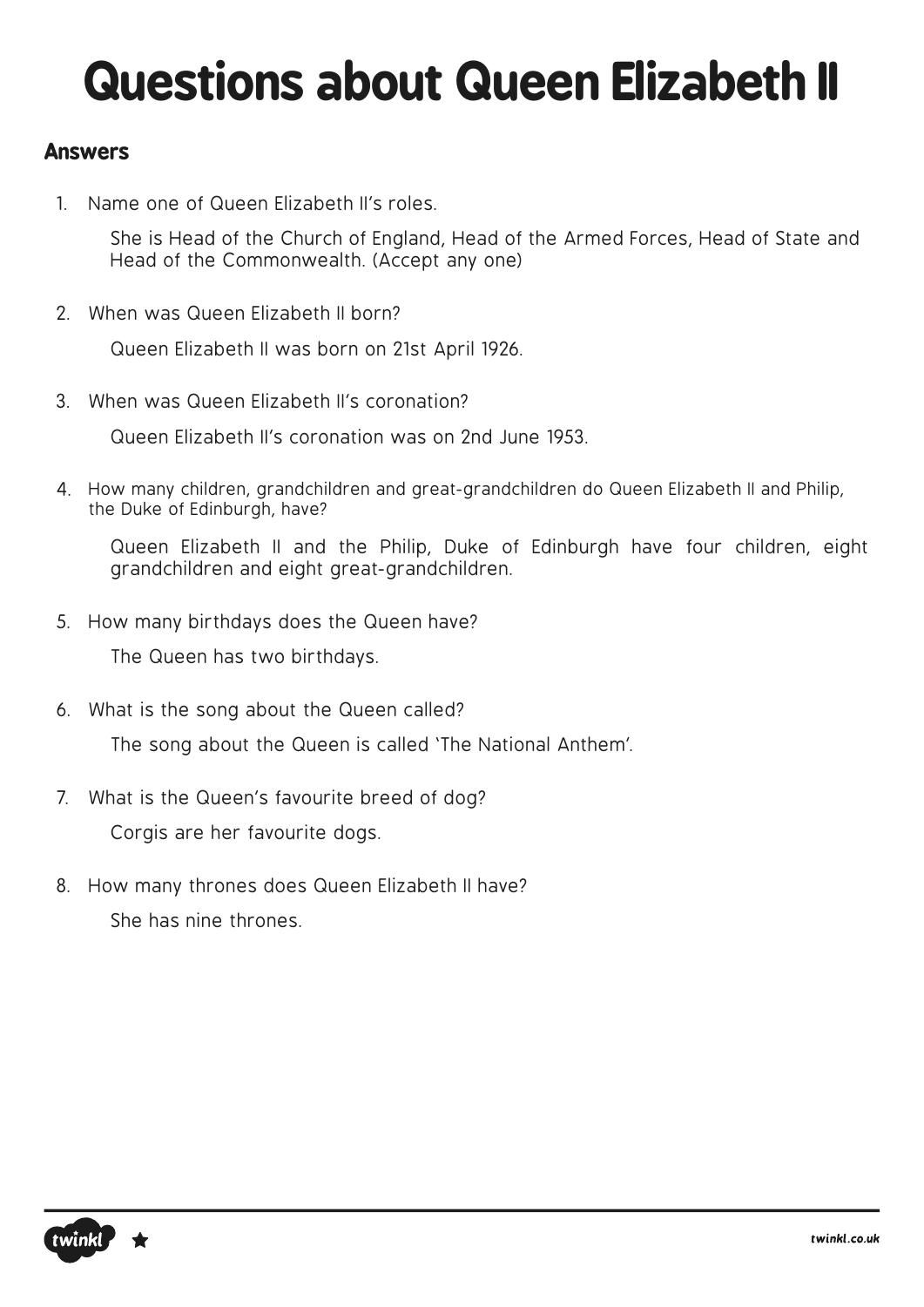# **Queen Elizabeth II**

#### Date of birth: 21st April 1926.

#### Date of coronation: 2nd June 1953.

#### **What role does Queen Elizabeth have?**

Queen Elizabeth II is significant because she has many roles. She is Head of the Church of England. She is Head of the Armed Forces and is the only person who can declare and end war with other countries. She is Head of State and lays down the wreath on Remembrance Sunday. She is Head of the Commonwealth and she has made more than 200 trips to visit Commonwealth countries. She also often opens or closes the Commonwealth Games. She also sends telegrams to congratulate people who reach the age of 100.



#### **Fun Facts**

- 'The National Anthem' is about the Queen.
- The Queen has two birthdays.
- Corgis are her favourite dogs.
- She has 'sat' for her portrait to be painted over 130 times!
- She has nine thrones; six at Buckingham Palace!

#### **The Royal Family**

- Queen Elizabeth II and Philip, the Duke of Edinburgh, have four children.
- They have eight grandchildren, including Prince William and Prince Harry.
- They also have eight great-grandchildren, including Princess Charlotte and Prince George.

#### **Record Breaking**

- Queen Elizabeth II has served for 64 years so far and is the longest-reigning monarch!
- Queen Elizabeth II is the first Queen to become 90 years old.
- She is the only female member of the Royal Family ever to serve in the armed forces.



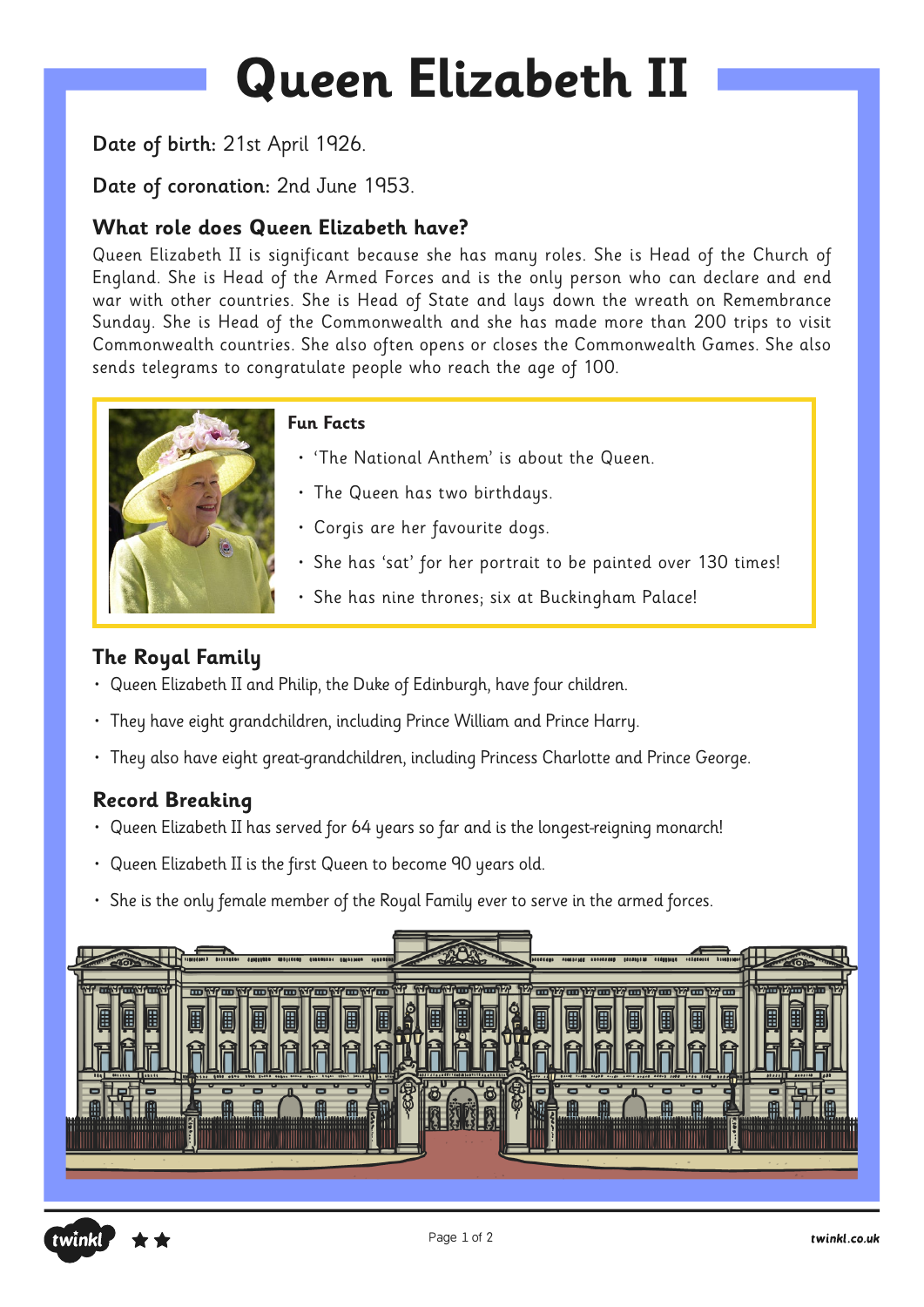Answer the questions below in full sentences.

1. Name two titles that Queen Elizabeth II has.

2. When was Queen Elizabeth II born?

3. What does serving for 64 years mean for the Queen?

4. How many children, grandchildren and great-grandchildren do Queen Elizabeth II and Philip, the Duke of Edinburgh, have?

5. Name 2 great-grandchildren of Queen Elizabeth and Philip, Duke of Edinburgh.

6. How many birthdays does the Queen have?

7. What was the Queen first to do in the armed forces?

8. What has Queen Elizabeth II done 130 times?

9. Who does the Queen give a special telegram to?

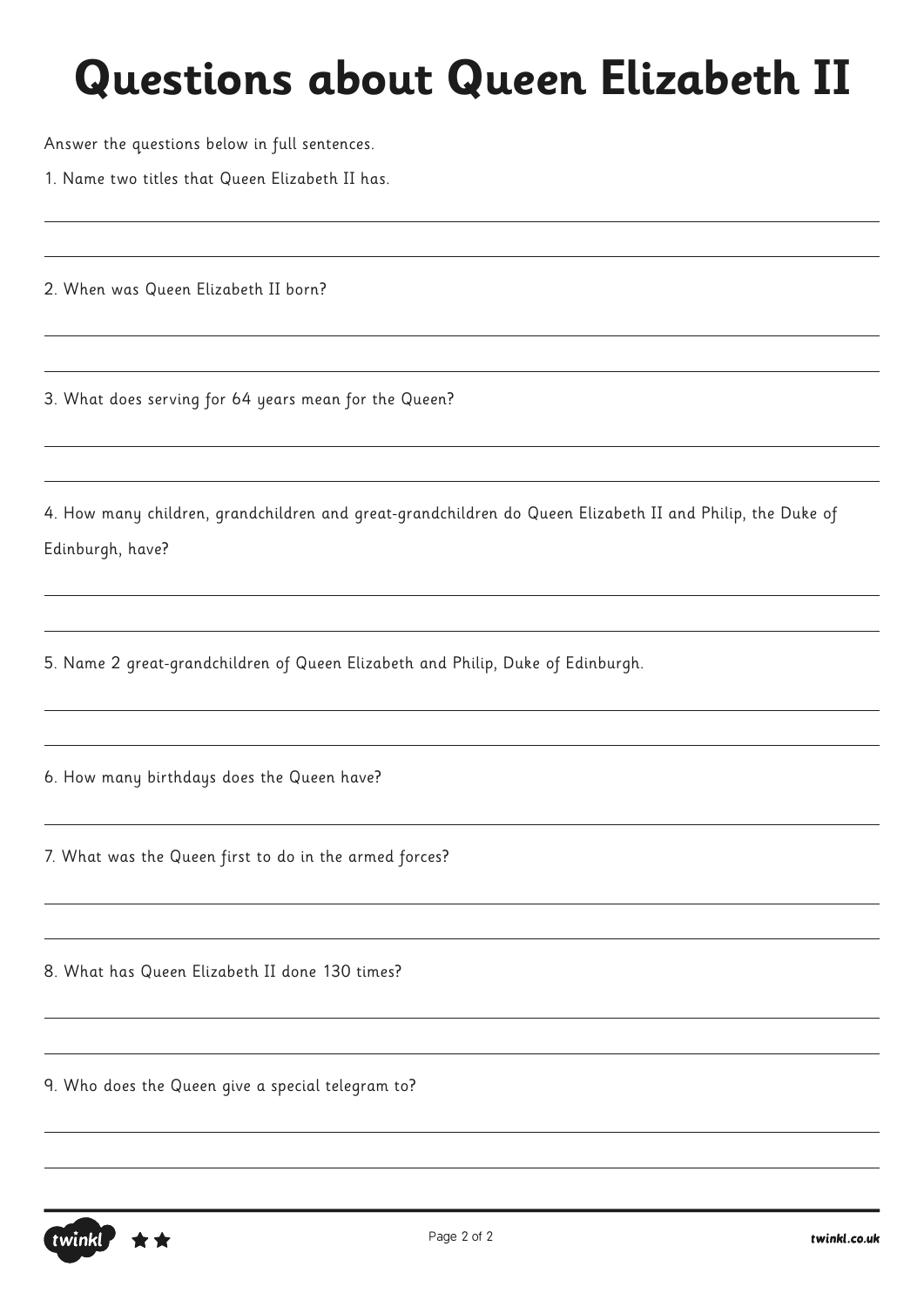### **Answers**

1. Name two titles that Queen Elizabeth II has.

She has the roles of Head of the Church of England; Head of the Armed Forces; Head of State and Head of the Commonwealth. (Accept any two)

2. When was Queen Elizabeth II born?

Queen Elizabeth II was born on 21st April 1926.

3. What does serving for 64 years mean for the Queen?

It means Queen Elizabeth is the longest-reigning monarch, she has been Queen the longest.

4. How many children, grandchildren and great-grandchildren do Queen Elizabeth II and Philip, the Duke of Edinburgh, have?

Queen Elizabeth II and the Philip, Duke of Edinburgh have four children, eight grandchildren and eight great-grandchildren.

5. Name 2 great-grandchildren of Queen Elizabeth and Philip, Duke of Edinburgh.

Two of their great-grandchildren are Princess Charlotte and Prince George.

6. How many birthdays does the Queen have?

The Queen has two birthdays.

7. What was the Queen first to do in the armed forces?

Her Majesty was the first, and so far the only, female member of the Royal Family to serve in the armed forces.

8. What has Queen Elizabeth II done 130 times?

She has 'sat' for her portrait to be painted over 130 times!

9. Who does the Queen give a special telegram to?

She sends telegrams to congratulate people who reach the age of 100.

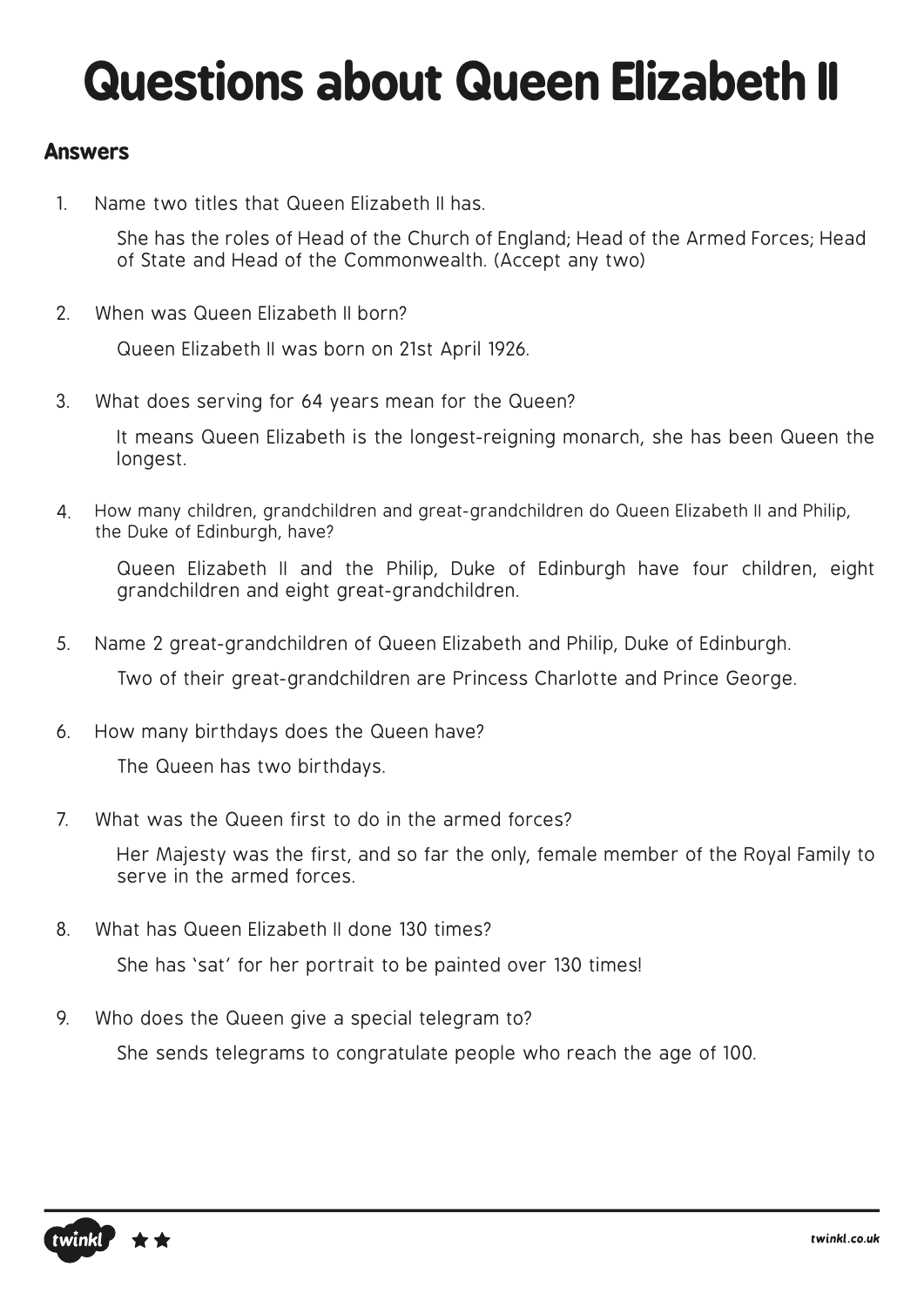# **Queen Elizabeth II**

Date of birth: 21st April 1926.

Date of coronation: 2nd June 1953.

#### **What role does Queen Elizabeth have?**

Queen Elizabeth II is significant because she has many roles. She is Head of the Church of England and appoints Bishops and Archbishops on the advice of the Prime Minister. She is Head of the Armed Forces and is the only person who can declare and end war with other countries. She is also Head of State and has to travel abroad on official State visits, she meets with other Heads of States around the world and lays down the wreath on Remembrance Sunday. She is Head of the Commonwealth, she has visited Commonwealth countries on more than 200 trips. She often opens or closes the Commonwealth Games. She also sends telegrams to congratulate people who reach the age of 100.



#### **Fun Facts**

- The Queen has a special song about her called 'The National Anthem'.
- The Queen has two birthdays: when she was really born and the second Saturday of June to celebrate Her Majesty becoming Queen.
- Corgis are her favourite dogs. She has owned more than 30 corgis during her reign as Queen.
- She has 'sat' for her portrait to be painted over 130 times!
- She has nine thrones; six at Buckingham Palace!

#### **The Royal Family**

- Queen Elizabeth II and Philip, the Duke of Edinburgh, have four children: Charles, Prince of Wales; Anne, Princess Royal; Andrew, Duke of York; and Edward, Earl of Wessex.
- They have eight grandchildren, including Prince William and Prince Harry.
- They also have eight great-grandchildren, including Princess Charlotte and Prince George.

#### **Record Breaking**

- Queen Elizabeth II has celebrated her Golden and Diamond Jubilees.
- Her Majesty has served for 64 years so far and is the longest-reigning monarch!
- Queen Elizabeth II is the first Queen to become 90 years old.
- She is the only female member of the Royal Family to serve in the armed forces.
- In 1954, she became the first serving monarch to circumnavigate the globe on a six month round-the-world tour with her husband.

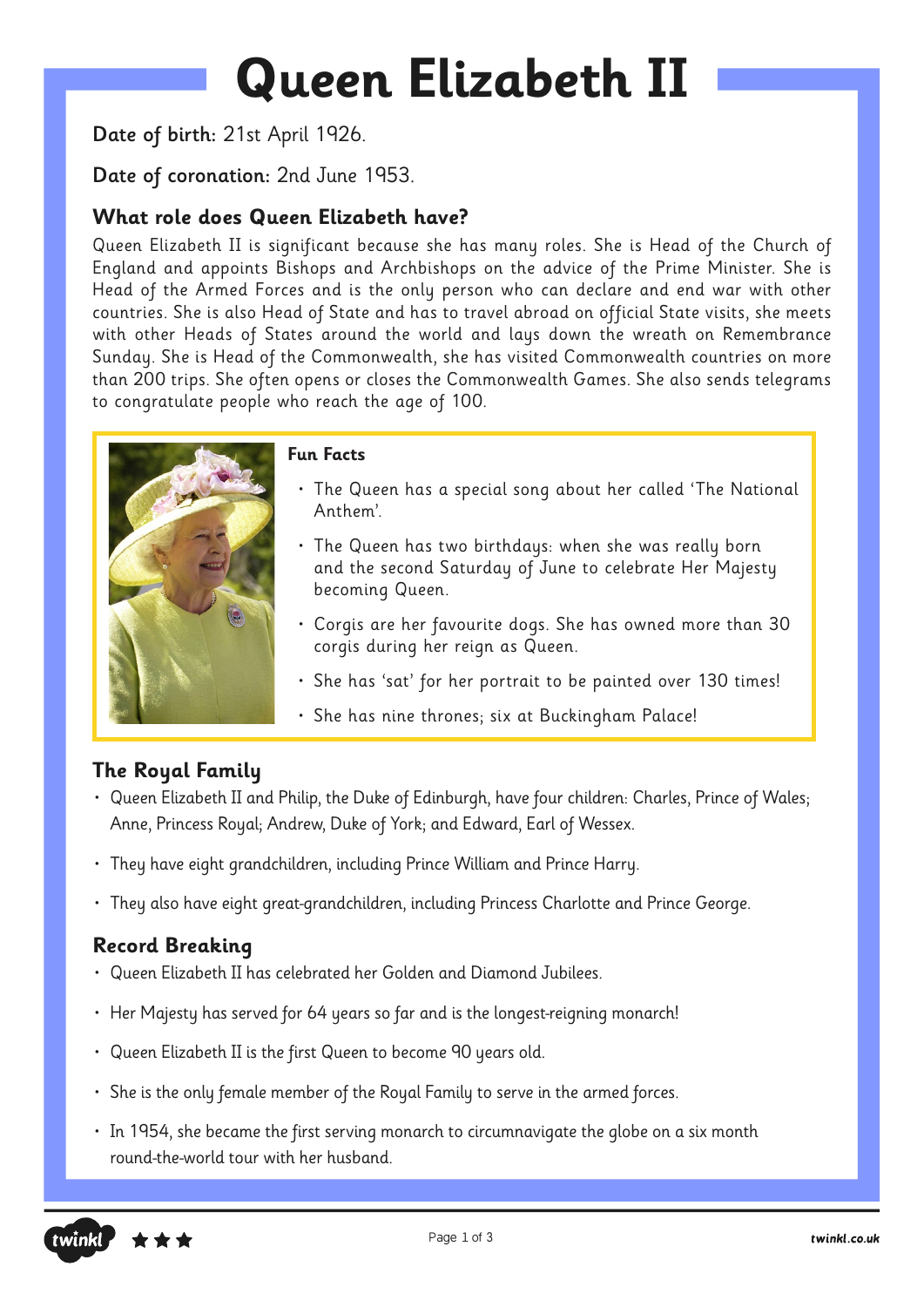Answer the questions below in full sentences.

1. Name four titles that Queen Elizabeth II has.

2. What special duty does Her Majesty undertake as part of the Commonwealth Games?

3. What does serving for 64 years mean for the Queen?

4. With who did Queen Elizabeth have children with and how many children, grandchildren and greatgrandchildren did they have? Name two of their grandchildren.

5. Who is the Duke of York?

6. Why does the Queen have two birthdays?

7. What was the Queen first to do?

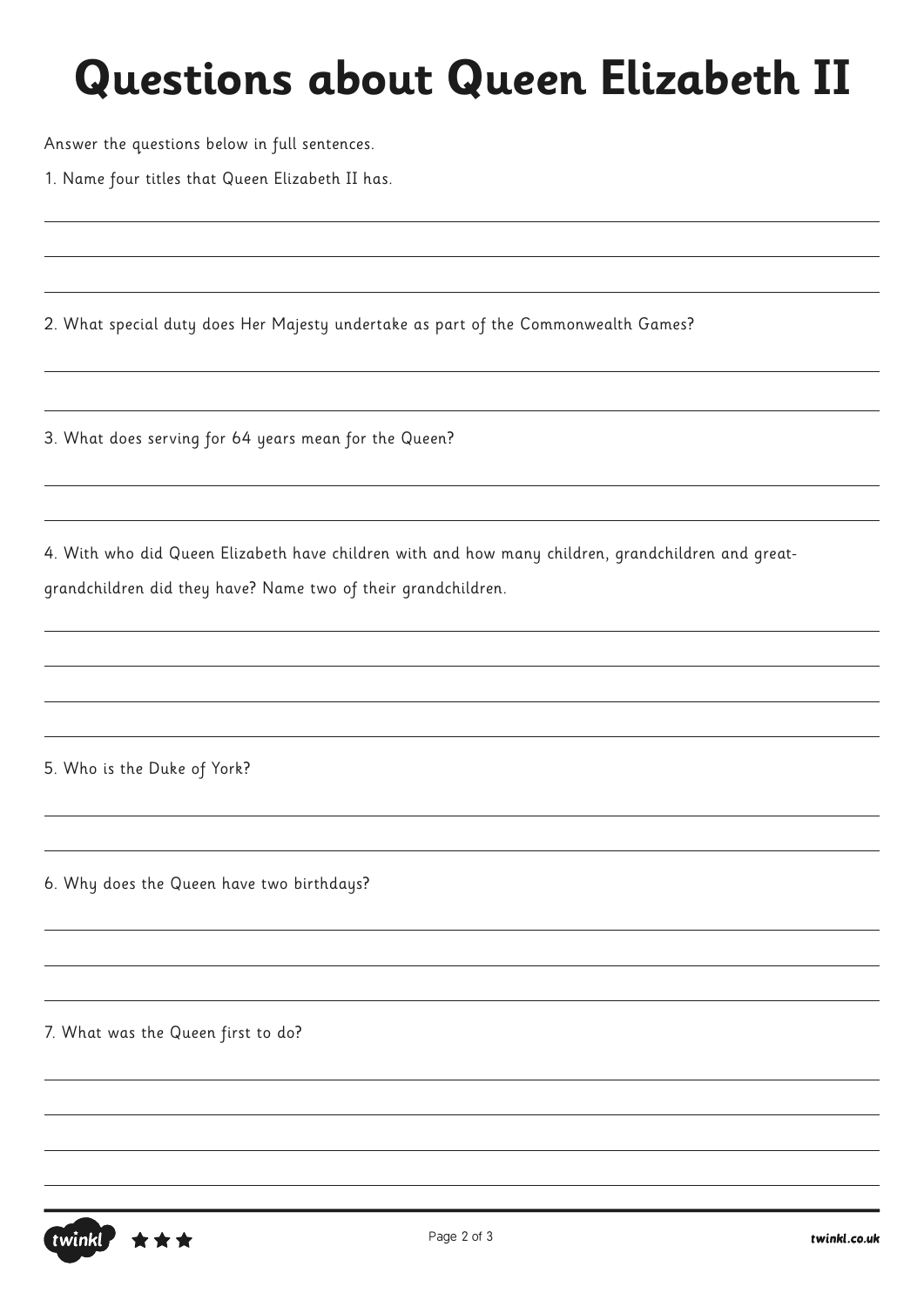8. What are the Queen's favourite animal? How many has the Queen had as pets during her reign?

9. What do people who reach the age of 100 receive from the Queen that is very special?

10. What special duty can only the Queen carry out by being Head of the Armed Forces?